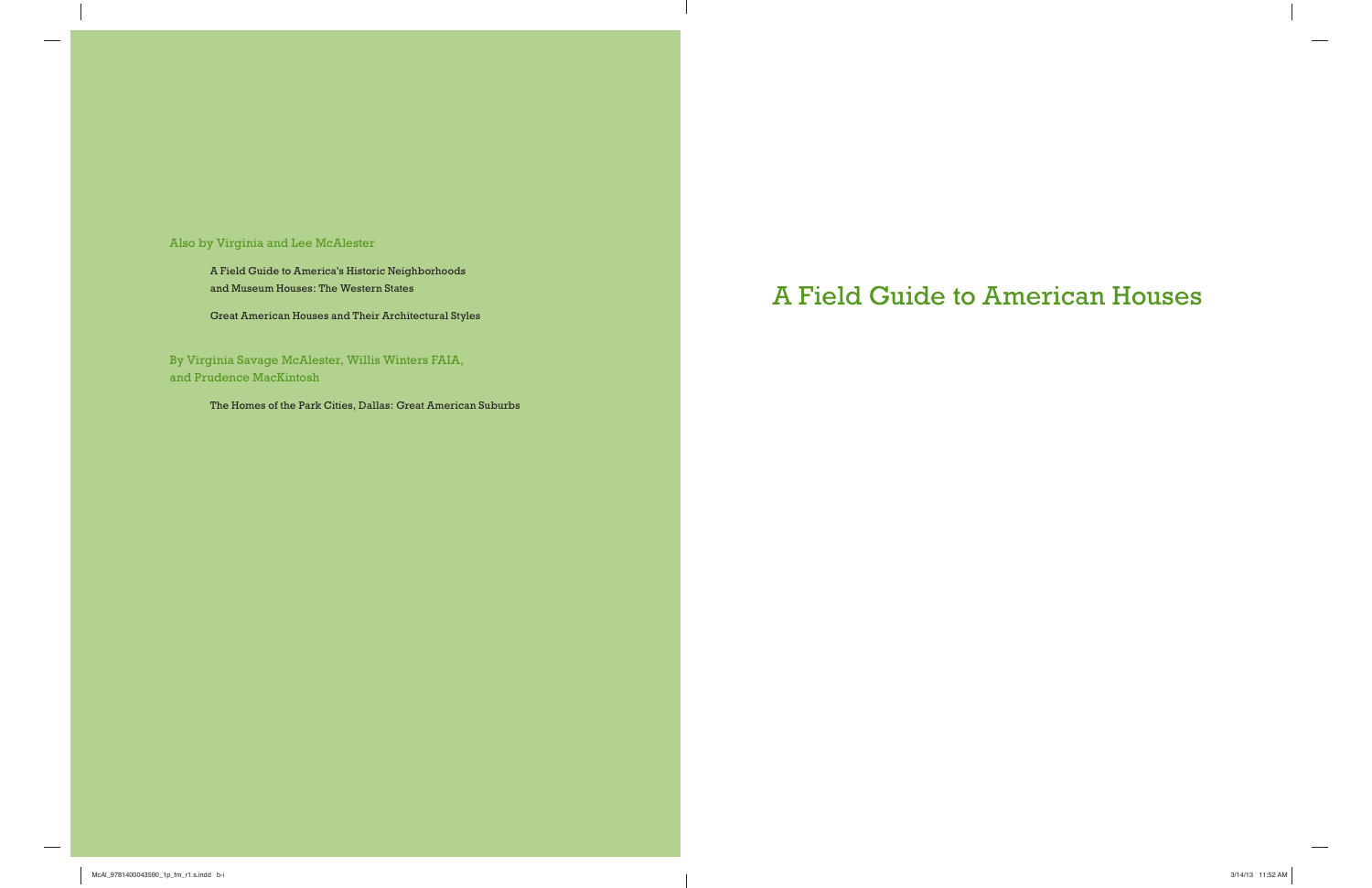**alfred a. knopf new york 2013**

# A Field Guide to American Houses



Revised by Virginia Savage McAlester

With drawings by Lauren Jarrett and model house drawings by Juan Rodriguez-Arnaiz Revision drawings by Suzanne Patton Matty

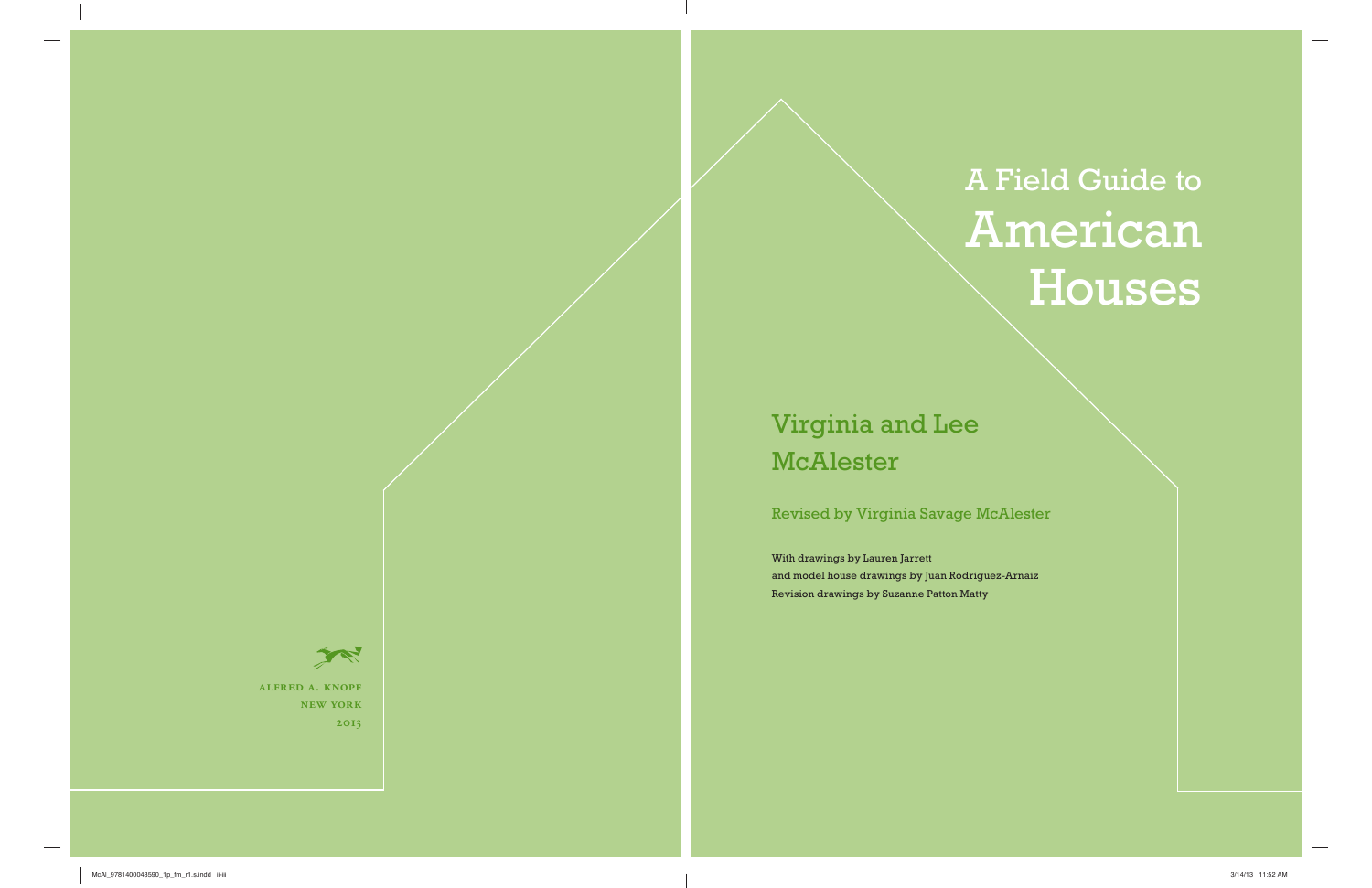this is a borzoi book published by alfred a. knopf

Copyright © 1984 by Virginia McAlester and Lee Savage Revised Edition © 2013 by Virginia Savage McAlester

All rights reserved. Published in the United States by Alfred A. Knopf, a division of Random House, Inc., New York, and in Canada by Random House of Canada Limited, Toronto. www.aaknopf.com

Knopf, Borzoi Books, and the colophon are registered trademarks of Random House, Inc.

Library of Congress Cataloging-in-Publication Data [to come]

Manufactured in the United States of America First Edition

 $\overline{\phantom{a}}$ 

TO

- Clement McCorty Talkington Martine McAlester
- Amy Talkington
- Kevin McAlester
- Clementine Adams
- Virginia Adams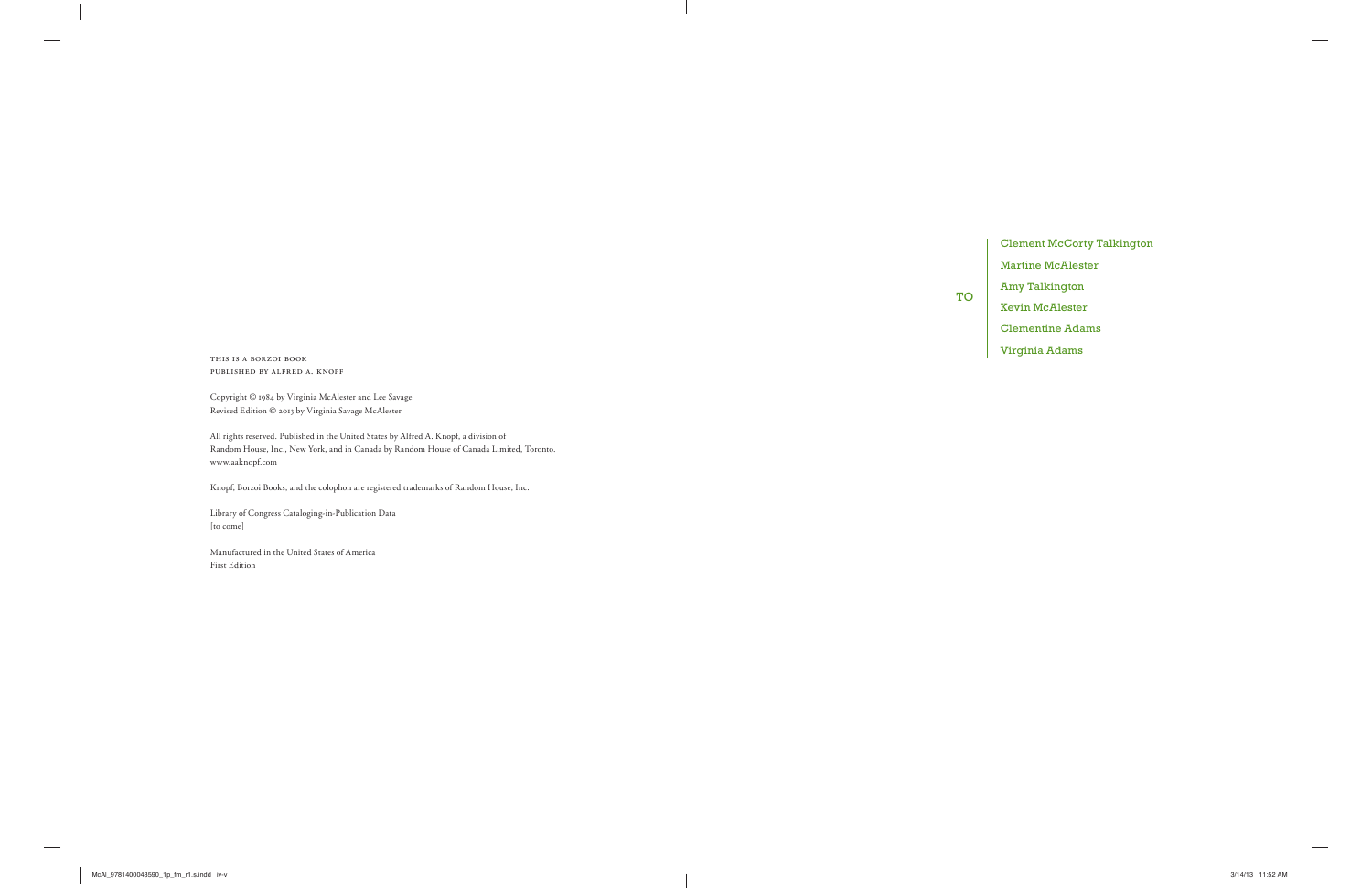### Contents

anish Colonial 000 eorgian 000 Federal 000 arly Classical Revival 000

### rantic Houses (1820–1880) ooo

| How to Use This Book 000                 | $Sp_{3}$       |
|------------------------------------------|----------------|
| Preface 000                              | Ge             |
| Pictorial Key and Glossary 000           | Fee            |
|                                          | Ea             |
|                                          |                |
| <b>Looking at American Houses</b><br>000 |                |
| <b>STYLE: The Fashions of American</b>   | Ro             |
| Houses 000                               | Gr             |
| FORM: The Shapes of American             | Go             |
| Houses 000                               | Ita            |
| STRUCTURE: The Anatomy of American       | Ex             |
| Houses 000                               | O <sub>0</sub> |
| NEIGHBORHOODS: Groupings of              |                |
| American Houses 000                      |                |
|                                          | Vi             |
|                                          | Sec            |
| <b>Folk Houses</b> 000                   | Sti            |
| Native American 000                      | Qι             |
| Pre-Railroad 000                         | Sh             |
| National 000                             | Rio            |
| Manufactured 000                         | Fo.            |
|                                          |                |
|                                          |                |
| Colonial Houses (1600-1820)<br>000       | Ec             |
| Postmedieval English ooo                 | An             |
| Dutch Colonial 000                       |                |
| French Colonial 000                      | $\rm{Cc}$      |
|                                          |                |
|                                          |                |

Greek Revival 000 Gothic Revival 000 Italianate 000 Exotic Revivals 000 ctagon 000

cond Empire 000 Stick 000 ueene Anne 000 ingle 000 chardsonian Romanesque 000 Folk Victorian 000

### $\text{electric} \, \text{House} \, (1880\text{--}1940)$   $\,\,\,\,$  000

**Anglo-American and English Period Houses** 000 Colonial Revival 000

### Victorian Houses (1860–1900) <sup>000</sup>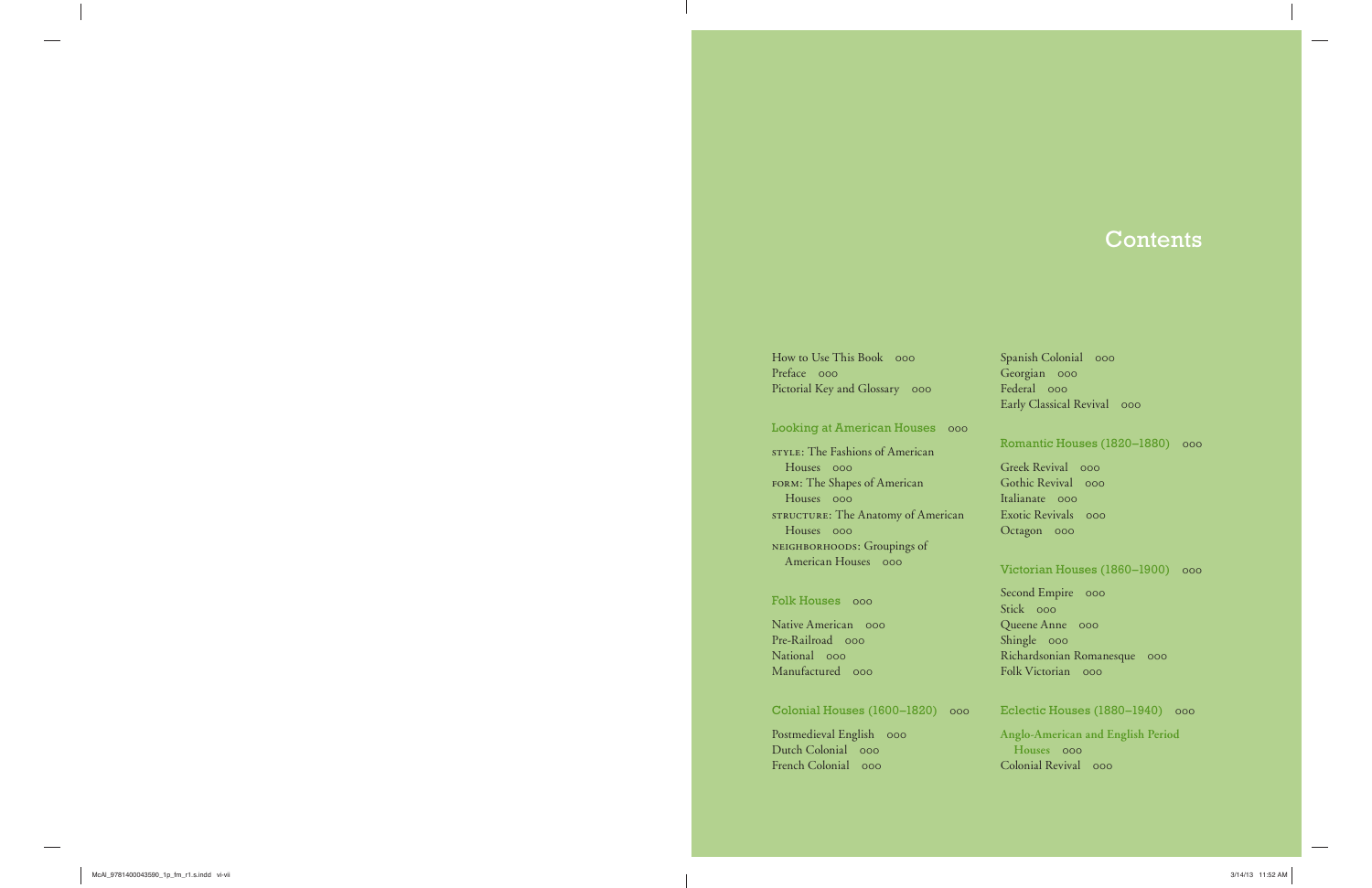#### viii | Contents

Neoclassical 000 Tudor 000

**Mediterranean Period Houses** 000 Italian Renaissance 000Mission 000 Spanish Revival 000 Monterey 000 Pueblo Revival 000

**French Period Houses** Chateauesque 000 Beaux Arts French Eclectic

### Modern Houses (1900 to present) 000

Early Modern 000 Prairie 000Craftsmen 000Modernistic 000

**Bankers Modern Houses** 000Minimal Traditional 000 Ranch 000 Split-Level 000

Mansard 000Styled Ranch 000 Millennium Mansion 000 New Traditional 000 American Vernacular 000

**Mainstream Modern** 000International 000Contemporary 000 Shed 000 Other 20th Century Modern 000 <sup>21</sup>st Century Modern <sup>000</sup>

### **Styled Houses Since 1935** <sup>000</sup>

appendix: Approaches to Building in the 20th Century 000 Notes 000 Bibliography 000 Photo Credits 000 Index 000

### How to Use This Book

A second and more systematic approach is to turn to the Pictorial Key and Glossary on page <sup>54</sup>. This illustrates a variety of different types of such common architectural features as windows, doors, and roofing materials, with a listing of the styles in which each type commonly occurs. Using the Key, the reader will find that a house with a red tile roof, for example, will most likely be found in either the Spanish Colonial, Mission, Spanish Eclectic, or Italian Renaissance styles. Photographs and drawings for these styles can then be compared with the unknown house as in the first approach. A final approach is to become familiar with the relatively few historical precedents on

Each chapter treats one of the major architectural fashions, or *styles,* that have been popular over our country's past. The chapters are arranged roughly chronologically, with the earliest styles first. The opening page of each chapter features a large drawing showing the three or four most important *identifying features* which differentiate that style from others. The most common shapes, or *principal subtypes,* of each style are also <sup>p</sup>ictured on the opening page, along with references to pages of photographs in the chapter that allow the reader to see quickly the common features in a range of examples from each particular style and subtype. Most chapters also includes drawings that show typical smaller details—for example, windows, doors, and roof-wall junctions—that cannot easily be seen in full-house photographs. Text supplementing the drawings and <sup>p</sup>hotographs discusses the *identifying features, principal subtypes, variants and details,* and *occurrence* of each style. Concluding *comments* provide a brief introduction to the origin and history of the style.

Confronted with an unfamiliar house to be identified, the reader may approach the problem three different ways. The simplest is to thumb through the many pages of house photographs, looking for examples similar to the unidentified house. Here one should pay particular attention to such large- scale features as roof form (gabled or hipped, low or steeply pitched?) and facade balance (symmetrical or asymmetrical?). When a similar photograph is located, the unknown example should be compared in smaller-scale features of architectural detailing: windows, doors, roof-wall junctions, porches, etc. The additional photographs and drawings provided in each chapter will aid in this process, which can be repeated until a final identification is made.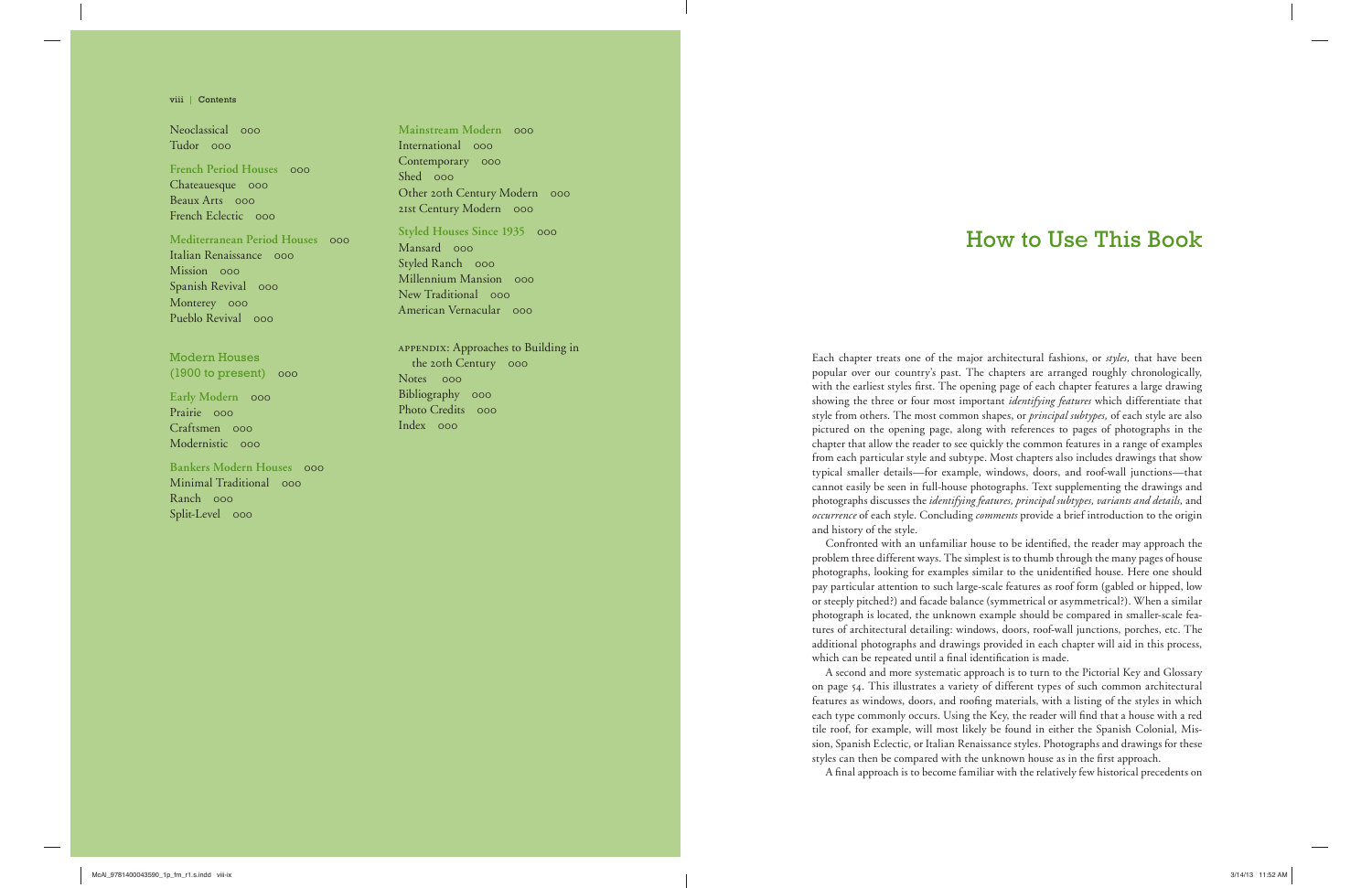### x | How to Use This Book

This book grew from the authors' efforts to identify the houses found in typical American neighborhoods. Many excellent guides are available to detail the features of our country's monumental dwellings; other works deal with the everyday houses of specific towns and neighborhoods. What was lacking, we discovered, was a guide that related the architectural landmarks to their far more numerous cousins throughout the country—the common houses that make up most of our nation's built environment. Our book attempts to fill this gap by treating the entire spectrum of American domestic building, from the most modest folk houses to the grandest mansions but with a heavy emphasis on the familiar dwellings that lie between these extremes. It is intended not as a scholarly treatise on architectural history, but as a practical field manual for identifying and understanding the changing fashions, forms, and components of American houses. In treating this broad subject we have imposed certain limitations on the coverage. Because it emphasizes field identification, it concerns primarily the *exterior* appearance of houses. The important subjects of interior planning, design, and detailing are given only the most superficial treatment. The book also concentrates on *styled* houses built before 1940. Unstyled folk houses and post- 1940 houses are included, but are treated in considerably less detail. The principal focus is on *single- family houses,* which may be either detached or, like attached urban houses, built with common walls. A few duplexes or triplexes built in the form of single-family buildings have been illustrated, but larger multi-unit dwellings are not included.

### Preface

The book is organized chiefly by the chronology of changing architectural styles. In one sense these may be considered a merely ephemeral and somewhat superficial series of fashions. More fundamentally, however, they reflect the tastes and sensibilities of our forebears over three centuries of dynamic history. Looking still farther, most have deep roots in European history, whence they draw on Renaissance, Medieval, and Classical models for inspiration. An understanding of these stylistic traditions as they have repeatedly reappeared during our nation's history is, we believe, the most practical framework for identifying and understanding American houses.

A principal difficulty in stylistic analysis involves recognizing underlying similarities in style when buildings differ in size, shape, and degree of formality. Many Greek

which American house styles are based. These are reviewed in the introductory chapter on *Style.* With this background, one can learn to quickly determine if a house is of Modern, Medieval, Renaissance Classical, or Ancient Classical inspiration. With a bit of further practice, it becomes easy to distinguish between the half- dozen or so principal American styles that have been based on each of these traditions. With this knowledge, style identification can become almost automatic. The book then becomes a useful backup reference for identifying stylistic subtypes and subtleties.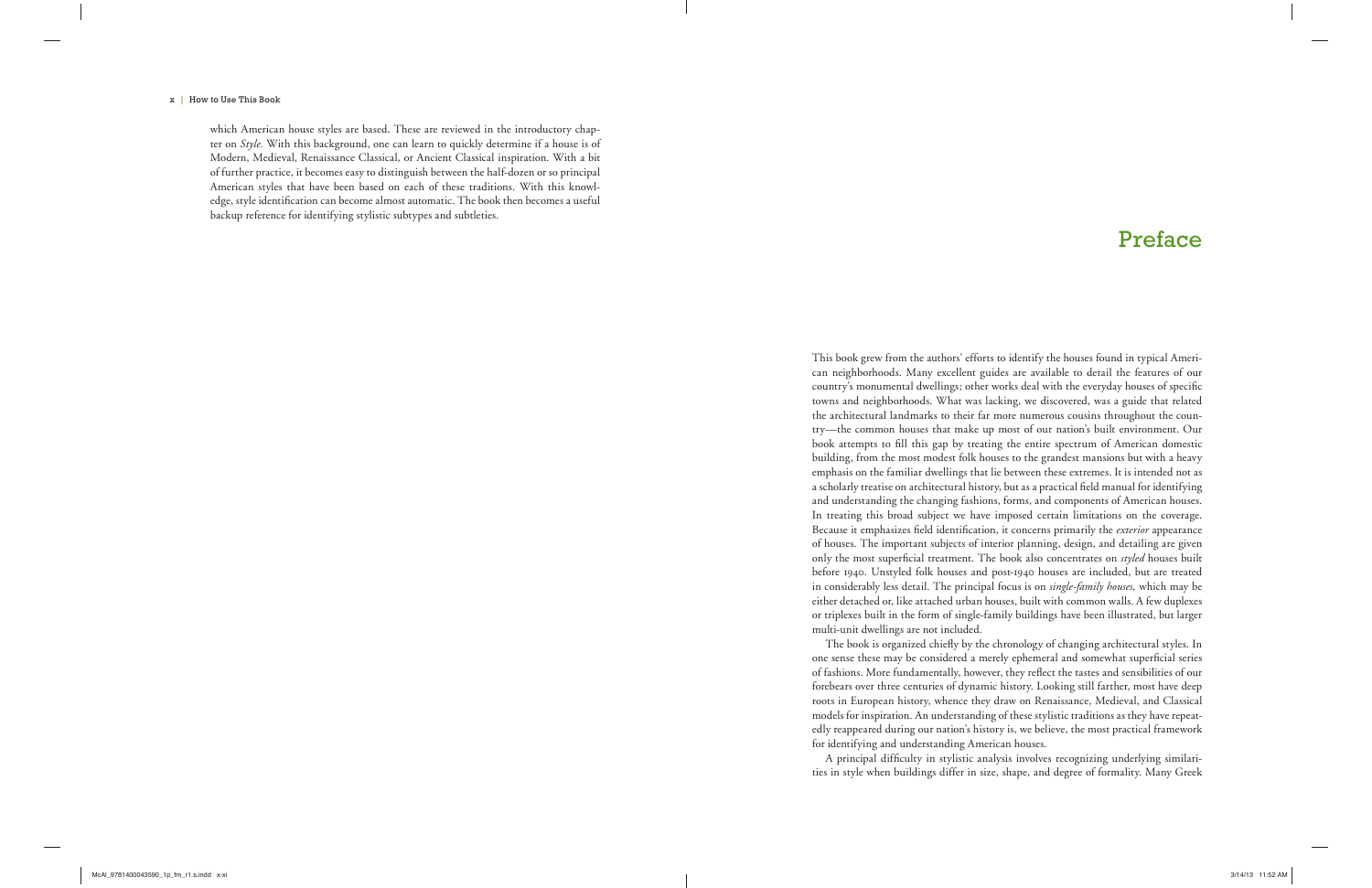gargantuan efforts of all and guided the book through production.

The assembly of photographs, both for study and for inclusion in the book, has involved help from numerous individuals. Here our greatest debt is to Doug Tomlinson, whom we consider to be one of our country's most talented architectural photographers. We had admired Doug's work for years and were flattered when he agreed first to advise us on film and equipment and then to instruct us in the subtleties of photographing houses. Finally, he prepared the publication prints from our negatives, which helped mask our unsuccessful attempts to meet his high standards.

In planning travel for study and photography we have leaned heavily on the following Advisors or Trustees of the National Trust for Historic Preservation, who generously guided us to the most promising byways, towns, and neighborhoods in their vicinity: Charles C. Arensberg, J. Glenn Beall, Jr., Janice Biggers, Brice M. Clagett, Edward Clements, Robertson E. Collins, Hope Howell Cooper, Rosemary Straub Davison, L. Y. Dean III, Richard S. DeCamp, Bernd Foerster, Robert C. Giebner, Harlan H. Griswold, Billie Harrington, Helen Harvey, Royster Lyle, Jr., Hyman Myers, Osmund R. Overby, Ruth Price, Robert Puckett, Betty Sherrill, J. B. Smith, James C. Thomas, Gwyn C. Turner, Sue Turner, Helen Vanmeter, Rufus A. Ward, Jr., Emily Warren, Parker Westbrook, and George S. Wislocki. We are particularly indebted to Ed Clements of Salisbury, North Carolina, Harlan and Dorothy Griswold of Woodbury, Connecticut, and Robert A. Puckett of Wichita, Kansas, for extraordinary generosity and help in our travels.

The acquisition of photographs made by others was a lengthy job in which many have aided, both in person and by mail. Two superb professionals, Carleton Knight III of Washington, D.C., and Thomas Hahn of New London, Connecticut, allowed us to look through their collections and then made available numerous photographs at minimum cost. In addition, the following photographers have generously contributed specific prints that we requested: Allison Abraham, Stephen W. Baldwin, R. Bruhn, Van Jones Martin, Thomas R. Martinson, Wayne McCall, Hans Padelt, William Plymat, Jr., Daniel D. Reiff, Curt Smith, Roger B. Smith, C. Eric Stoehr, Eric Sutherland, Philip Trager, Nemo Warr, Marion Warren, John A. Wenrich, and Mark C. Zeek. We are also grateful to persons at the following institutions for their assistance in obtaining photographs, which often went far beyond the ordinary demands of their duties: Alabama State Historic Commission—Cathy Donaldson, F. Lawrence Oaks, Mary Lou Price; Arkansas Historic Preservation Program—Jacalyn Carfagno, Donna Duvall; Arlington County [Virginia] Department of Libraries; Association for the Preservation of Tennessee Antiquities, Nashville Chapter; Atlanta Historical Society—Elsbeth L. Eltzroth; Belle Meade Mansion [Tennessee]—John E. Hilboldt; Biltmore House [North Carolina]— William A. V. Cecil, Stephen P. Miller; Bowdoin College Library—Dianne M. Gutscher; Buffalo and Erie County Historical Society—Bob Green, Clyde E. Helfter, Marty King; Cambridge Historical Commission; Capra Press; Catskill Center—Thomas H. Miner; City of Biloxi, Mississippi—Julia Guice; City of Mason City, Iowa, Community Development Department; City of Mobile Planning Commission; City of New Bedford, Massachusetts—Antone G. Souza, Jr.; Colorado Historical Society—Judith Kremsdorf Golden, Kaaren K. Patterson; Commission of Fine Arts—Jeff Carson, Sue Kohler; Connecticut Historical Commission—John Herzan, Judith Paine, John W. Shannahan; Cuyahoga County [Ohio] Archives—Franklin Piccirillo, Roderick Boyd

Most of the styles of American houses have been previously recognized and described, and we have thus drawn heavily on the works of others in preparing the book. Defining stylistic subtypes and characteristic details has, however, required much original research. To this end we have reviewed and analyzed photographs of more than a hundred thousand houses. In addition, we have traveled to almost every state to study and photograph the spectrum of American houses first hand. Even so, we can only claim to have scratched the surface of stylistic analysis. Most styles, we discovered, provided problems enough to occupy the energies of architectural historians for many years. We very much hope that our preliminary efforts will lead to such refinement and correction.

Revival houses, for example, bear little resemblance to Greek temples, but almost all show certain key features that can, with a bit of practice, be easily recognized. Such features are emphasized in schematic drawings placed on the opening pages of every chapter. Beneath are placed sketches of Principal Subtypes, usually based on roof form, to which the characteristic features of the style are most commonly applied. Photographs provide a variety of typical houses of each subtype as a further aid to recognizing a style in its many guises, while drawings illustrate typical architectural details.

The many photographs of typical houses are, we feel, the heart of the book. In choosing these and preparing their descriptive captions, we have attempted to follow certain guidelines for consistency. Most of the houses illustrated are still in existence; photographs of examples known to have been destroyed are included for only a few rare styles or subtypes. All houses are identified by the state and town (or county for rural houses) in which they are located; where possible, the year construction was completed, the last name of the first owner ("Johnson House"), and the architect are also noted. We have usually relied on secondary sources for this information and have not attempted the enormous task of documentation from original sources. Precise addresses have been omitted to protect the occupants, since most of the houses illustrated are privately owned and not open to the public. Where secondary documentation of the date of construction was lacking, as was the case for the bulk of the examples illustrated, we have estimated the dates, using the forms "late 19th century," "<sup>1920</sup>s," and "ca. 1905" to indicate increasing certainty of attribution. Familiar names of landmark houses (Biltmore, House of Seven Gables) are sometimes used instead of, or in addition to, the name of the original owner.

We have been aided by many people in the preparation of the book. Two have been involved in almost every aspect. Lorraine Weiss was our research assistant for eighteen months, concentrating on gathering and cataloging photographs. After Lorraine left to pursue her graduate studies, Millyanne Tumlinson helped obtain the remaining photographs, typed the final manuscript, and aided in coping with a myriad of details. Mae Kazan carefully typed early drafts of much of the manuscript. Lauren Jarrett executed the bulk of the artwork, painstakingly translating our notes, sketches, and photographs into finished drawings. Juan Rodriguez-Arnaiz skillfully prepared the sample house drawings that introduce each chapter. We are particularly indebted to our editor, Jane Garrett, and to the publisher's art director, Betty Anderson, for patient encouragement and support throughout the entire project. Anthea Lingeman designed the book, bringing unity and clarity to our rough ideas. John Woodside and Virginia Tan coped with organizing and keeping track of the myriad parts and pieces of the book; John with the text and Virginia with the art. In addition, John dealt with the complexities of architectural vocabulary and Virginia produced all the maps. Andy Hughes gathered the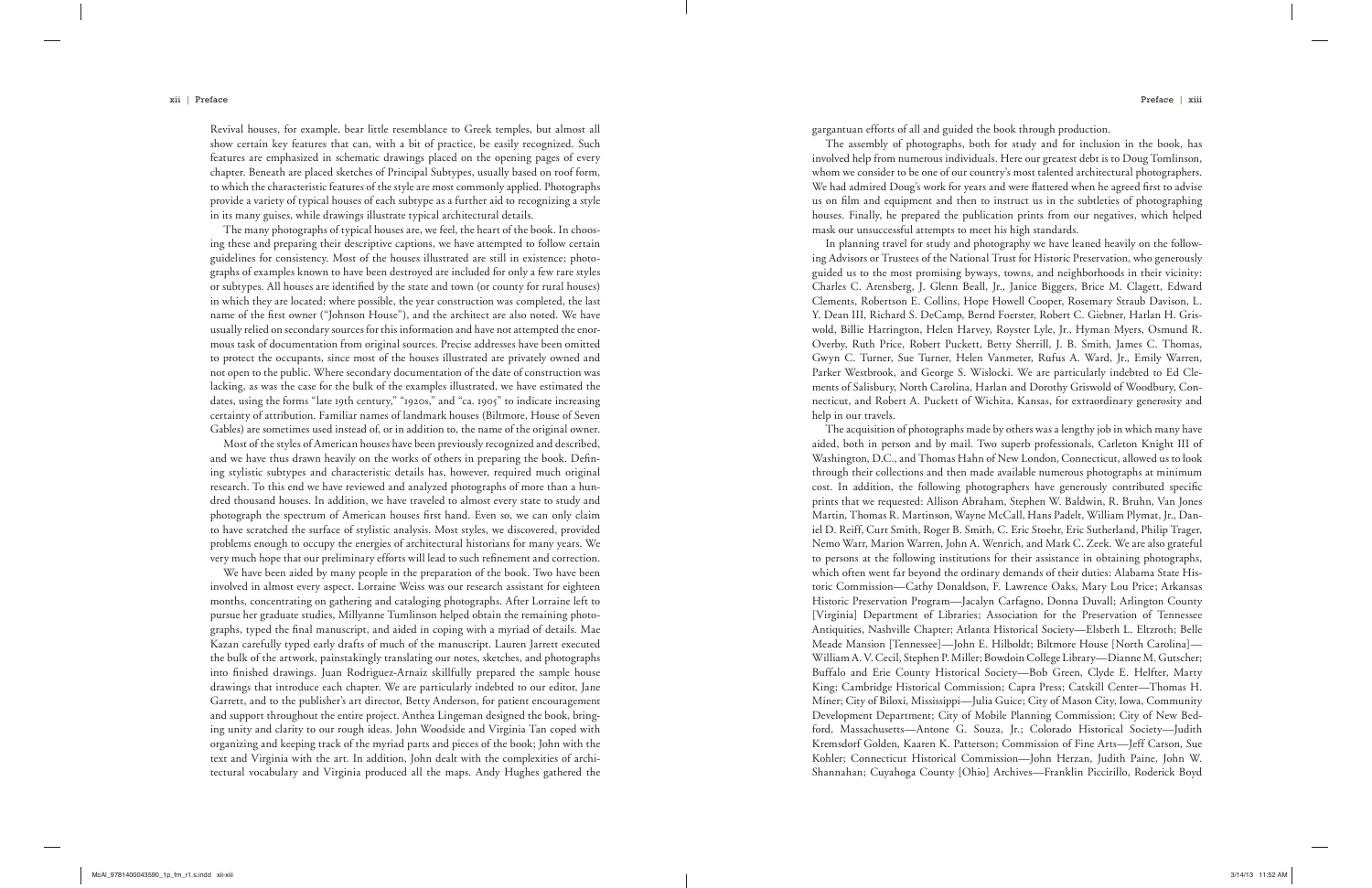Owens; Paper Vision Press; Pennsylvania Historical and Museum Commission—Barbara Philpott; Preservation of Historic Winchester [Virginia], Inc.; Rhode Island Department of Community Affairs—Frederick C. Williamson; Ruggles House Society [Maine]—Mrs. Edward Browning, Jr., Mrs. E. Vaughan Cleaves; Russell House Museum [Connecticut]; Smithsonian Institution National Anthropological Archives, Bureau of Ethnology Collection; Society for the Preservation of New England Antiquities—Mrs. Elinor Reichlin; South Carolina Department of Archives and History—Bob Dalton, Janet Lamb, Elizabeth Mallin, Martha Walker; South Carolina Department of Parks, Recreation and Tourism; State of Alabama Bureau of Publicity and Information; State of Albama Department of Archives and History; State Historical Society of Missouri—Leona S. Morris, Jo Ann Tuckwood; State Historical Society of Wisconsin— Donald N. Anderson; State University of New York College of Arts and Sciences at Genessee Library; State University of New York at Fredonia Library—Joanne L. Schweik; State of Utah—A. Kent Powell; Sumter County [Alabama] Preservation Society; Syracuse University; Technische Universität München [Germany]—Verena Gaems; Tennessee Department of Conservation—Sue Gamble; Texas Historic Commission— Truett Latimer, Joe Williams; Texas Parks and Wildlife Department—Bill Reaves; Transylvania University Library—Kathleen C. Bryson, Robert Sheridan; Tulane University Library, Southeastern Architectural Archive; Mark Twain Memorial [Connecticut]—Wynn Lee; United States Department of Housing and Urban Development; University of Chicago Library, Department of Special Collections; University of Iowa Press—John E. Simmons; University of Louisville Photographic Archives—James C. Anderson, David Horvath; University of New Mexico Press; Utah Division of State History—Shelley Merrill; Utah State Historical Society Historic Preservation Office; Vir<sup>g</sup>inia Historic Landmarks Commission—Valerie S. Payne; Westchester County [New York] Historical Society—Karen Mory Kennedy; The Western Reserve Historical Society; West Virginia Department of Culture and History—Rodney S. Collins; Wichita-Sedgwick County [Kansas] Historical Museum Association—Robert A. Puckett; The King William Association [San Antonio, Texas]; Wyoming Recreation Commission— Mark Junge.

The following individuals kindly provided photographs from their personal collections or other assistance: Jean Block, M. Wayland Brown, Mary V. Burkholder, Mr. and Mrs. Paul Crews, Mary Wallace Crocker, Michael S. Gant, David Gebhard, Robert C. Giebner, Josephine Evans Harpham, Peirce Lewis, Lenore E. Locke, Janet Needham McCaffrey, Robin McCaffrey, Tom Nutt-Powell, George Pearl, Dorothy Harris Savage, William D. Shipman, James Sodeman, Lee S. Tabor, Milo H. Thompson, Richard L. Turner, and William Van Saun.

Finally, we wish to thank Terry Morton and Diane Maddex of the Preservation Press, National Trust for Historic Preservation for encouragement in the first stages of the book. Diane, in particular, gave us a careful critique of some early chapters, suggested the inclusion of the Native American dwellings, and, later, gave guidance in obtaining <sup>p</sup>hotographs.

Porter, Donald Sherman, Dave Thum; Dallas Historical Society—John Crain, Peggy Riddle; Dallas Public Library—Katherine P. Jagoe; Delaware Division of Historical and Cultural Affairs—Dean E. Nelson; Detroit Public Library—Alice C. Dalligan; Florida Department of State—Dan G. Deibler, L. Ross Morrell; Free Library of Philadelphia— Robert Looney; Galveston [Texas] Historic Foundation—Peter Brink, Gwen Marcus; Genesee Valley [New York] Council on the Arts—Richard C. Quick; Georgia Parks and Historic Sites Division—Kacy Ginn; Greater Portland [Maine] Landmarks, Inc.; Greene and Greene Library—Betty Ulner; Historic American Buildings Survey— Carter Christensen, Alicia Stamm; Historic Landmarks Foundation of Indiana—Tina Connor; Historic Pittsford [New York]—Patricia Place; Historic Preservation League [Dallas]—Tom Black; Historic Salisbury [North Carolina] Foundation, Inc.; Historic Savannah Foundation; Housing & Home Finance Agency, Office of Public Affairs; Idaho State Historical Society—Jennifer Eastman Attebery; Indiana Division of Historic Preservation—Nancy J. Long; Indiana Historical Society Library—Tim Peterson; Iowa Division of Historic Preservation; Iowa State Historical Department—Phyllis Stiefel; Kansas City Landmarks Commission—Jane F. Flynn; Kansas State Historical Society; Kentucky Department of Parks; Kentucky Heritage Commission—Robert M. Polsgrove, Anne Thompson; Kentucky Historical Society Library—Mary E. Winter; Kirksville [Missouri] College of Osteopathy & Surgery; Landmark Society of Western New York-Billie Harrington, Kathy Houk, Denise Phillips-Dickinson; Lexington-Fayette County [Kentucky] Historic Commission—Richard S. DeCamp, Bettie L. Kerr, Walter Langsan; Library of Congress—Mary Ison; Louisiana State Museum— Amy Husten; Louisville Landmarks Commission—Ann Hassett, Marty Poynter Hedgepeth; *The Louisville Times—*Bernice Franklin; Madison County Historical Society; Maine Historic Preservation Commission; Manufactured Housing Institution— Patrick Dichiro; Marshall [Michigan] Historical Society—Carol B. Lovett; Maryland Historical Society—Paula Velthuys, Laurie A. Baty; Massachusetts Historical Commission—Candace Jenkins; Michigan Department of State, History Division—Martha Bigelow; Minnesota Historical Society—Tracey Baker, Charles W. Nelson; Mississippi Department of Archives and History—Pamela Guren; Missouri Historical Society— Judy Cianpoli; Montana Historical Society—Dr. Robert Archibald; Museum of the City of New York—Cathy Butsko, Nancy Kessler Post; National Association of Home Builders—Mrs. Doris Campbell, Mrs. Margery Clark; National Trust for Historic Preservation—Tamara Coombs, Alice Morgan; Nebraska State Historical Society—John E. Carter, Penny Chatfield; New Hampshire Historic Preservation Office-Christine Chase; New Haven Preservation Trust; New Jersey Department of Environmental Protection—Terry Karschner, Betty Wilson; Nevada Division of Historic Preservation and Archeology—Mimi Rodden; New Mexico Historic Preservation Bureau—Ellen Threinen; New York Landmarks Commission—Andrew Dolkart, Marion Cleaver; New York Life Insurance Company—Pamela Dunn Lehrer; New York State Historic Association—Miss Bielaski, Ron Burch, Kathy Stocking; New York State Parks and Recreation—Kathleen LaFrank; North Carolina Department of Cultural Resources, Survey and Planning Branch, Division of Archives and History—Mary Dunston, Rene Early, Drucilla Haley, David Hood, Kim Walton; Ober Park Associates, Inc., Pittsburgh, Pennsylvania; Ohio Historical Society—Edward R. Lentz, Arlene J. Peterson; Oregon Historical Society—Susan Seyl; Oregon Parks and Recreation Division—Karla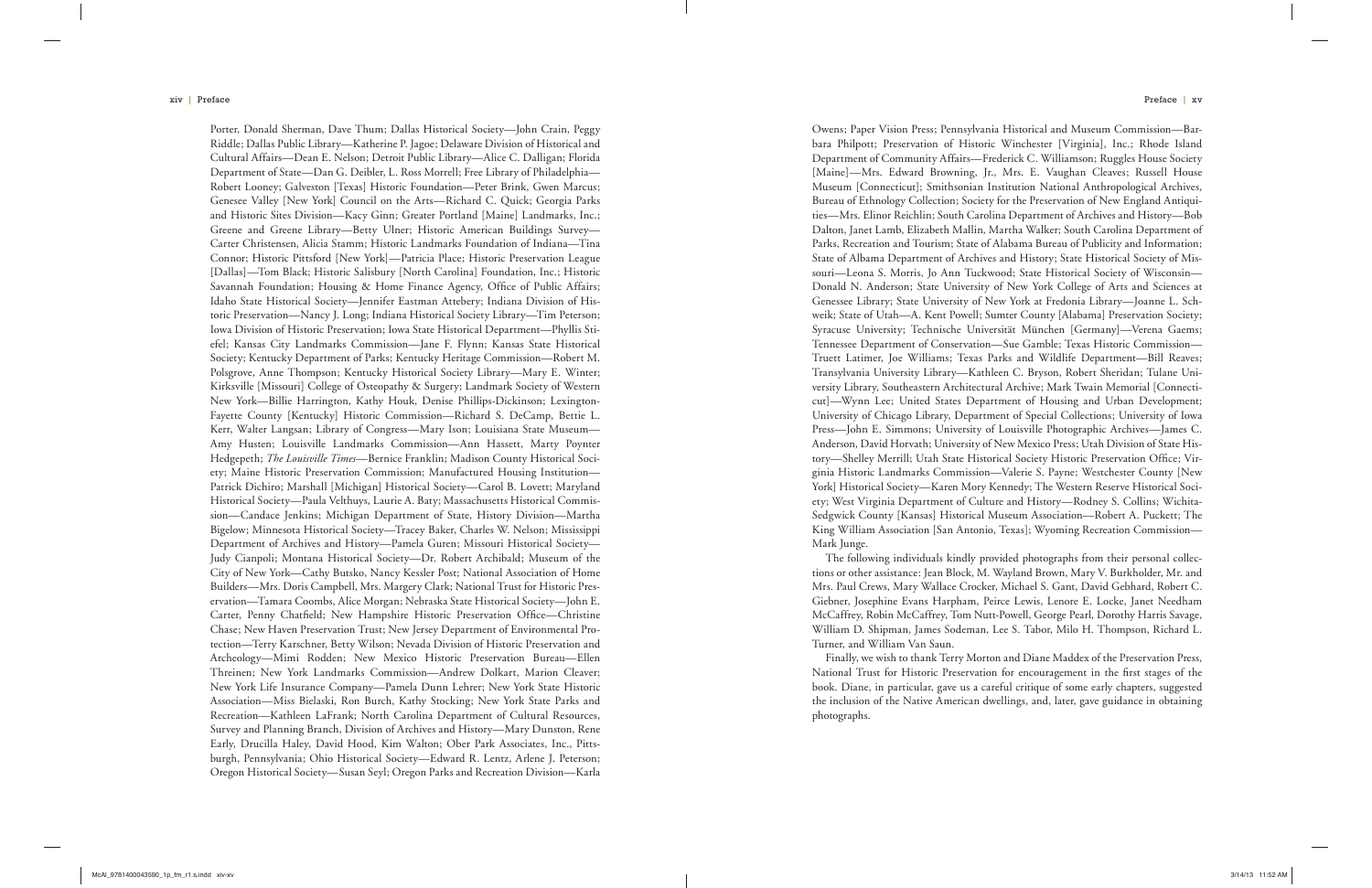## Pictorial Key

| Walls<br><b>IF YOU SEE</b>       | TRY THESE FIRST                                                                                                                                                  | rust<br>(joi) |
|----------------------------------|------------------------------------------------------------------------------------------------------------------------------------------------------------------|---------------|
| logs                             | Pre-Railroad Folk                                                                                                                                                | exaş          |
|                                  |                                                                                                                                                                  | wall<br>mat   |
| half-timbering                   | Tudor, Craftsman,<br>Queen Anne, French                                                                                                                          | up i<br>witl  |
|                                  | Eclectic, Prairie                                                                                                                                                | secc<br>over  |
| adobe                            | Pueblo Revival,<br>Spanish Colonial                                                                                                                              |               |
|                                  |                                                                                                                                                                  | R<br>П        |
| rough-faced stone                | Richardsonian<br>Romanesque, Shingle<br>(first story only)                                                                                                       | side          |
| smooth stone                     | Beaux Arts,<br>Chateauesque, Italian<br>Renaissance                                                                                                              |               |
| stucco                           | Tudor, Mission,<br>Spanish Eclectic,<br>Prairie, Modernistic,<br>International, Italian<br>Renaissance, French<br>Colonial, occasionally<br>in most other styles |               |
| patterned wood<br>shingles       | Queen Anne, Shingle,<br>Folk Victorian                                                                                                                           | fror<br>gabl  |
| plain wood shingles              | Shingle, Craftsman,<br>Colonial Revival,<br>Postmedieval English                                                                                                 |               |
| patterned stick-work<br>on walls | Stick, Queen Anne,<br>Exotic Revival (Swiss)                                                                                                                     |               |

 $\overline{\phantom{a}}$ 

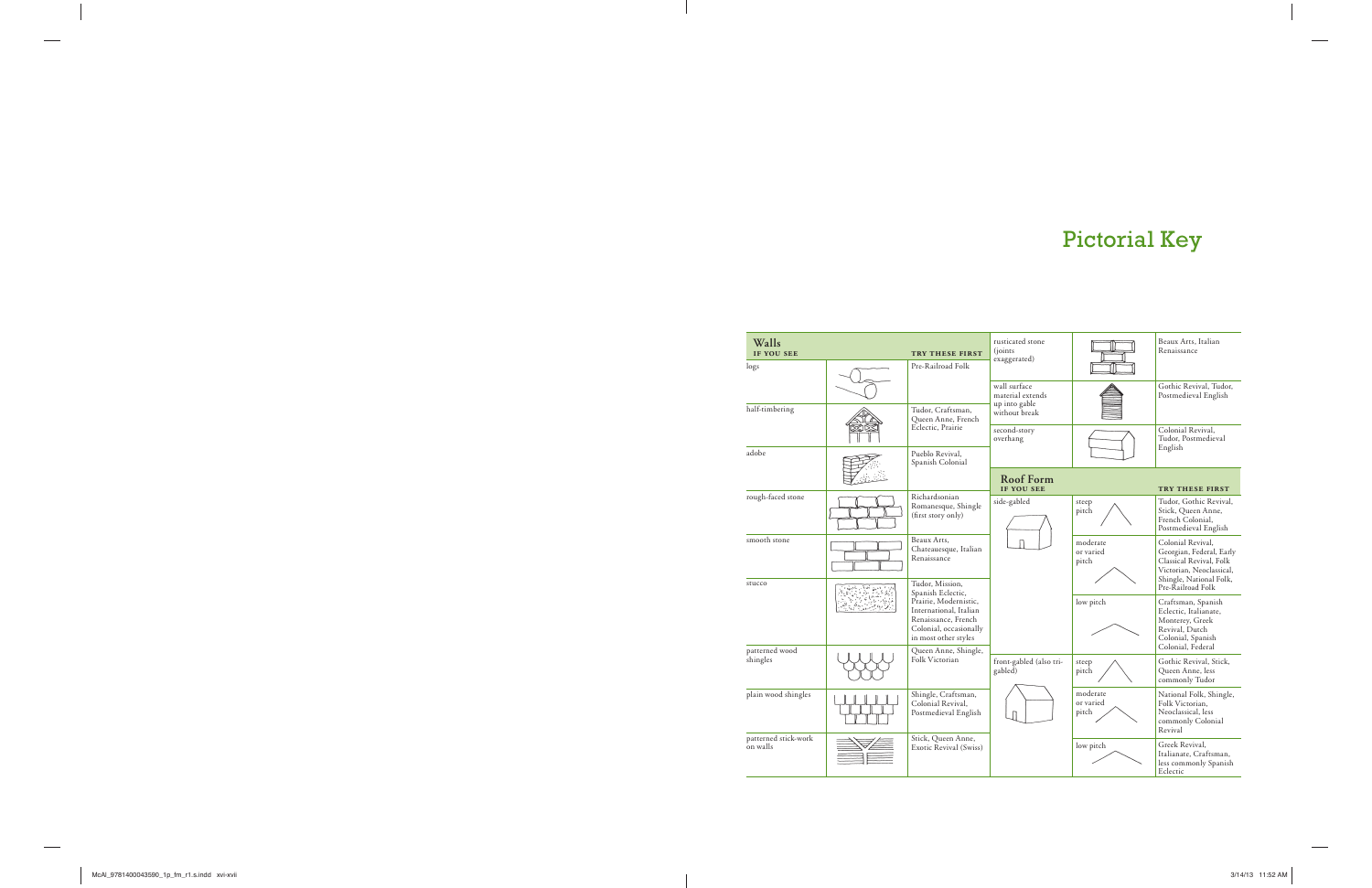### xviii | Pictorial Key

 $\overline{\phantom{a}}$ 

### | Pictorial Key Pictorial Key | xix

| <b>Roof Form</b><br><b>IF YOU SEE</b> |                                 | TRY THESE FIRST                                                                                                 | mansard                                                                                       |                 | Second Empire,<br>Beaux Arts,                                                                                                         |
|---------------------------------------|---------------------------------|-----------------------------------------------------------------------------------------------------------------|-----------------------------------------------------------------------------------------------|-----------------|---------------------------------------------------------------------------------------------------------------------------------------|
| cross-gabled (or<br>gable front and   | steep<br>pitch                  | Tudor, Queen Anne,<br>Stick, Gothic Revival                                                                     |                                                                                               |                 | Richardsonian<br>Romanesque                                                                                                           |
| wings)                                | moderate                        | Shingle, National Folk,                                                                                         | hipped with<br>cross gables                                                                   |                 | Queen Anne,<br>Richardsonian<br>Romanesque, Shingle                                                                                   |
|                                       | or varied<br>pitch<br>low pitch | Early Classical Revival<br>Craftsman, Spanish                                                                   | flat                                                                                          | symmetrical     | Beaux arts, Italian<br>Renaissance, Federal<br>(rare), town house<br>subtypes                                                         |
|                                       |                                 | Eclectic, Greek Revival,<br>Monterey                                                                            |                                                                                               | asymmetrical    | International,<br>Modernistic,<br>Pueblo Revival,<br>Spanish Eclectic,                                                                |
| centered gable                        | steep<br>pitch                  | Gothic Revival                                                                                                  |                                                                                               |                 | Spanish Colonial,<br>town house subtypes                                                                                              |
| or                                    | moderate                        | Colonial Revival,                                                                                               | pent or visor                                                                                 |                 | Georgian,<br>Colonial Revival,<br>Mission                                                                                             |
|                                       | or varied<br>pitch              | Georgian, Federal                                                                                               |                                                                                               |                 |                                                                                                                                       |
|                                       | low pitch                       | Italianate, Italian                                                                                             | Roof-wall Junction<br>IF YOU SEE                                                              |                 | <b>TRY THESE FIRST</b>                                                                                                                |
|                                       |                                 | Renaissance,<br>Beaux Arts                                                                                      | parapet on flat<br>roof (wall<br>extends up<br>beyond roof edge)                              |                 | Beaux Arts,<br>Italian Renaissance,<br>Pueblo Revival,<br>Spanish Eclectic,                                                           |
| gambrel                               |                                 | Dutch Colonial,<br>Shingle, Colonial<br>Revival, Georgian                                                       |                                                                                               |                 | Mission, Modernistic,<br>International, Spanish<br>Colonial                                                                           |
| hipped<br>(with ridge)                | steep<br>pitch                  | French Eclectic,<br>Chateauesque, French<br>Colonial                                                            | parapet on<br>gabled roof                                                                     |                 | Tudor, Queen Anne,<br>Richardsonian<br>Romanesque, Mission,<br>French Colonial                                                        |
|                                       | moderate<br>or varied<br>pitch  | Colonial Revival,<br>Georgian, Federal,<br>Early Classical Revival,<br>Folk Victorian,<br>Mission, Neoclassical | no eaves<br>(little or no<br>overhang)                                                        |                 | International,<br>Modernistic,<br>Spanish Eclectic,<br>Postmedieval English                                                           |
|                                       | low pitch                       | Italianate, Federal,<br>Greek Revival, Italian<br>Renaissance, Spanish<br>Eclectic, Prairie                     | slight eave<br>overhang, boxed<br>with modillions,<br>dentils, or other<br>classical moldings | <b>********</b> | Colonial Revival,<br>Neoclassical, Beaux<br>Arts, Federal,<br>Georgian, French<br>Eclectic, Early Classical<br>Revival, Chateauesque, |
| hipped<br>(pyramidal)                 | steep<br>pitch                  | Chateauesque, French<br>Eclectic                                                                                | slight eave<br>overhang, open,<br>not boxed                                                   |                 | Italian Renaissance<br>Stick, Gothic Revival                                                                                          |
|                                       | moderate<br>or varied<br>pitch  | National Folk, Colonial<br>Revival, Neoclassical,<br>Folk Victorian, Mission                                    | slight eave<br>overhang                                                                       |                 | Second Empire,<br>Folk Victorian,                                                                                                     |
|                                       | low pitch                       | Prairie, Italianate                                                                                             | with brackets                                                                                 |                 | Italianate                                                                                                                            |

| Roof-wall Junction                                         |                                                                                                                                        | shaped                                              |                               | Mission, Queen Anne,<br>Tudor                                                                       |
|------------------------------------------------------------|----------------------------------------------------------------------------------------------------------------------------------------|-----------------------------------------------------|-------------------------------|-----------------------------------------------------------------------------------------------------|
| <b>IF YOU SEE</b><br>slight eave<br>overhang with          | TRY THESE FIRST<br>Greek Revival                                                                                                       |                                                     |                               |                                                                                                     |
| wide band of<br>trim below                                 |                                                                                                                                        | <b>Other Roof Elaborations</b><br><b>IF YOU SEE</b> |                               | <b>TRY THESE FIRST</b>                                                                              |
| wide eave<br>overhang, boxed<br>without brackets           | Prairie                                                                                                                                | towers, square                                      |                               | Italianate, Stick,<br>Second Empire,<br>occasionally Queen<br>Anne, Mission,<br>Italian Renaissance |
| wide eave<br>overhang, boxed<br>with brackets<br>wide eave | Italianate, Italian<br>Renaissance, Prairie,<br>occasionally Mission<br>Craftsman, Mission                                             | towers, round                                       |                               | Queen Anne,<br>Richardsonian<br>Romanesque,<br>Chateauesque, Shingle,<br>French Eclectic,           |
| overhang, open,<br>not boxed                               |                                                                                                                                        |                                                     |                               | occasionally<br>Spanish Eclectic                                                                    |
| Dormers                                                    |                                                                                                                                        | roof-top cupolas                                    |                               | Italianate, Octagon,<br>Second Empire,<br>Greek Revival                                             |
| IF YOU SEE                                                 | TRY THESE FIRST                                                                                                                        |                                                     |                               |                                                                                                     |
| hipped                                                     | Prairie, French<br>Eclectic, Shingle                                                                                                   | decorated<br>verge boards                           |                               | Tudor, Gothic Revival,<br>Queen Anne                                                                |
| gabled                                                     | Craftsman, Colonial<br>Revival, Federal,<br>Georgian, Shingle,<br>Queen Anne, Stick,<br>Gothic Revival, Tudor,<br>Chateauesque, French | trusses<br>in gables                                |                               | Craftsman, Stick,<br>Gothic Revival,<br>Queen Anne, Tudor                                           |
| shed                                                       | Eclectic<br>Dutch Colonial,<br>Craftsman,<br>Colonial Revival                                                                          | false beams<br>at gable end                         |                               | Craftsman, Prairie                                                                                  |
| arched top                                                 | French Eclectic, Second<br>Empire, Beaux Arts                                                                                          | flared eaves                                        |                               | French Eclectic, French<br>Colonial, Prairie,<br>Stick, Dutch Colonial,<br>Craftsman                |
|                                                            |                                                                                                                                        |                                                     |                               |                                                                                                     |
| round or oval                                              | French Eclectic,<br>Beaux Arts                                                                                                         | multi-level<br>eaves                                |                               | Tudor, Shingle,<br>French Eclectic,<br>others occasionally                                          |
| pedimented                                                 | Colonial Revival,<br>Georgian, Federal                                                                                                 | tile roof                                           | rounded tiles,<br>usually red | Spanish Eclectic,<br>Mission, Italian<br>Renaissance, Prairie                                       |
| wall dormers                                               | Gothic Revival,<br>Chateauesque,<br>Richardsonian<br>Romanesque, Mission                                                               |                                                     | flat pantiles                 | Tudor, occasionally<br>Neoclassical,<br>Colonial Revival,<br>Italian Renaissance                    |
| eyebrow                                                    | Shingle, Richardsonian  <br>Romanesque                                                                                                 | exposed<br>rafters                                  |                               | Craftsman, Stick,<br>Mission, occasionally<br>Prairie or Gothic<br>Revival                          |

 $\overline{\phantom{a}}$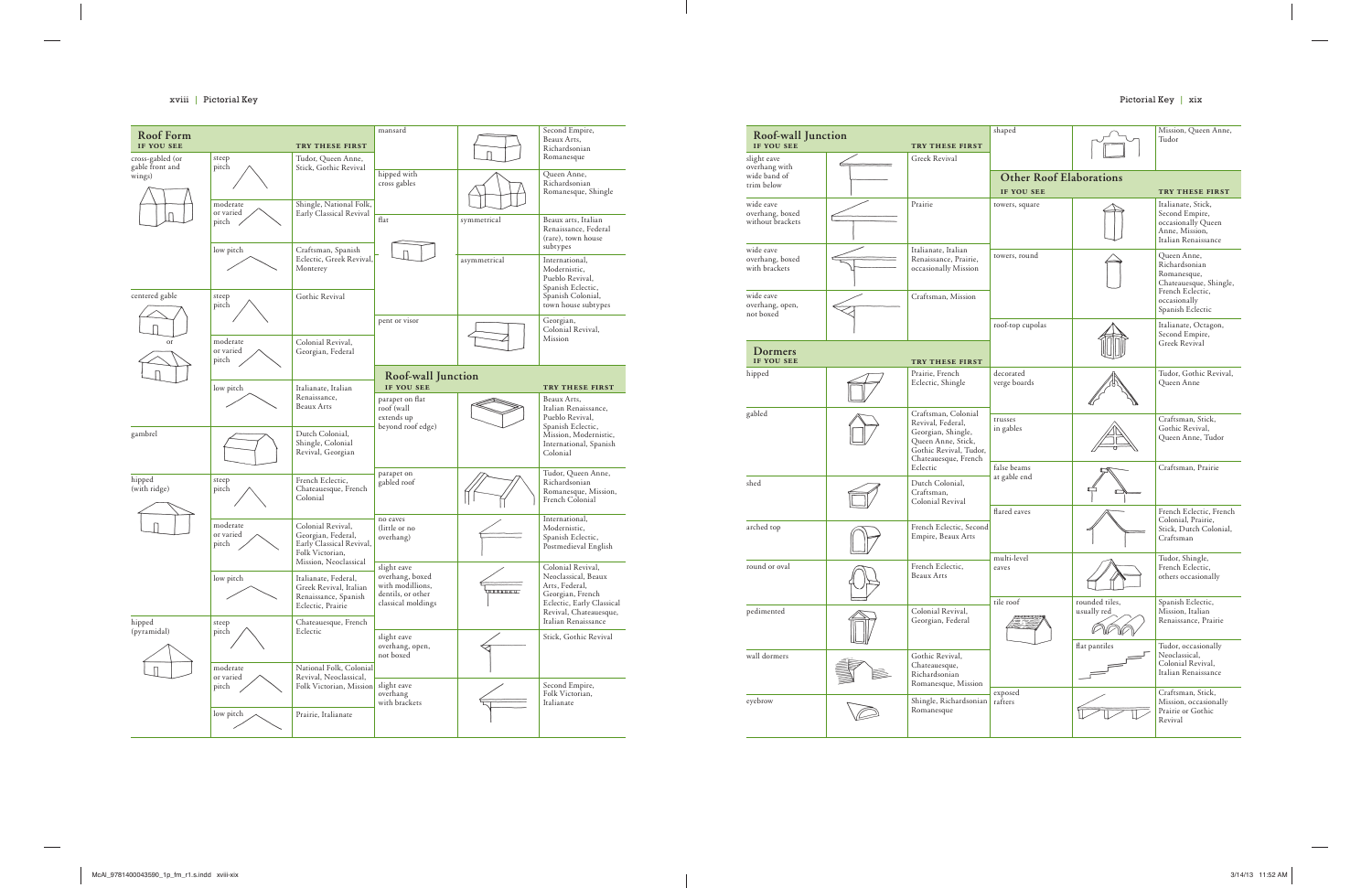### | Pictorial Key Pictorial Key | xxi

### xx | Pictorial Key

| <b>Other Roof Elaborations</b><br><b>IF YOU SEE</b> |                                | TRY THIS FIRST                                                                                                                                                                     | <b>Doors</b><br><b>IF YOU SEE</b>                              |                                   | <b>TRY THIS FIRST</b>                                                                                                              |
|-----------------------------------------------------|--------------------------------|------------------------------------------------------------------------------------------------------------------------------------------------------------------------------------|----------------------------------------------------------------|-----------------------------------|------------------------------------------------------------------------------------------------------------------------------------|
| pinnacles                                           |                                | Chateauesque,<br>Richardsonian<br>Romanesque,<br>Gothic Revival                                                                                                                    | transom<br>lights                                              | oado<br>0000                      | Georgian,<br>Colonial Revival,<br>Pre-Railroad Folk                                                                                |
| castellations,<br>crenellation,<br>battlement       |                                | Gothic Revival.<br>Tudor, Richardsonian<br>Romanesque                                                                                                                              | round fanlight<br>or elliptical<br>fanlight with<br>sidelights |                                   | Federal, Colonial<br>Revival, Early Classical<br>Revival, Neoclassical                                                             |
| roof-top<br>or roof-line<br>balustrade              | $\frac{1}{2}$                  | Neoclassical, Colonial<br>Revival, Federal,<br>Georgian, Beaux Arts,<br>Early Classical Revival,<br>Italian Renaissance                                                            | rectangular<br>transom and<br>side lights                      |                                   | Greek Revival,<br>Neoclassical                                                                                                     |
| metal roof<br>cresting                              |                                | Queen Anne,<br>Chateauesque                                                                                                                                                        | six- to eight-<br>panel door                                   | $\Box$ Box<br>$\Box$ $\Box$<br>00 | Federal, Georgian,<br>Colonial Revival,<br>Early Classical Revival                                                                 |
| IF YOU SEE                                          | Arched doors, windows, porches | <b>TRY THIS FIRST</b>                                                                                                                                                              | board-and-<br>batten door                                      |                                   | Postmedieval English,<br>Spanish Colonial,<br>Tudor, Spanish<br>Eclectic, Pueblo                                                   |
| segmental                                           |                                | French Eclectic,<br>Georgian, Federal,<br>Colonial Revival,<br>Italianate, Mansard                                                                                                 | pilasters to<br>sides of door<br>(may have<br>pediment)        |                                   | Georgian, Federal,<br>Early Classical Revival,<br>Greek Revival.<br>Italianate,<br>Second Empire,                                  |
| round                                               |                                | Italian Renaissance,<br>Italianate,<br>Richardsonian<br>Romanesque, Spanish<br>Eclectic, less common<br>in Federal, Colonial<br>Revival, Beaux Arts,<br>Mission, Tudor,<br>Mansard | pediment                                                       |                                   | Colonial Revival.<br>Neoclassical,<br>Chateauesque,<br>Beaux Arts, Italian<br>Renaissance, French<br>Eclectic<br>Colonial Revival, |
| Syrian                                              |                                | Richardsonian<br>Romanesque, Shingle                                                                                                                                               | broken pediment                                                |                                   | Georgian, Neoclassical,<br>Italian Renaissance,<br>Beaux Arts, Italianate,<br>Greek Revival<br>(triangular only)                   |
| pointed<br>(Gothic)                                 |                                | Gothic Revival                                                                                                                                                                     |                                                                |                                   |                                                                                                                                    |
| Tudor<br>(flattened<br>Gothic)                      | J<br>J                         | Tudor,<br>Gothic Revival                                                                                                                                                           | Windows<br><b>IF YOU SEE</b><br>casement                       |                                   | <b>TRY THIS FIRST</b><br>Prairie, Tudor, Spanish<br>Eclectic, Postmedieval<br>English, Dutch                                       |
| baskethandle<br>(elliptical)                        |                                | Chateauesque,<br>Beaux Arts,<br>Italianate                                                                                                                                         |                                                                |                                   | Colonial, Modernistic,<br>International (metal<br>only)                                                                            |
| ogee                                                |                                | Exotic Revivals,<br>Chateauesque                                                                                                                                                   | Palladian                                                      |                                   | Federal, Queen Anne<br>(free classic), Shingle,<br>Colonial Revival,<br>Neoclassical                                               |

| Windows<br><b>IF YOU SEE</b>                       |          | TRY THESE FIRST                                                                                                                   | Chimneys<br>IF YOU SEE                                   | TRY THESE FIRST                                                                                                                                                              |
|----------------------------------------------------|----------|-----------------------------------------------------------------------------------------------------------------------------------|----------------------------------------------------------|------------------------------------------------------------------------------------------------------------------------------------------------------------------------------|
| pediment                                           | unbroken | Colonial Revival,<br>Georgian, Federal,<br>Italianate, Beaux Arts,<br>Italian Renaissance.<br>Neoclassical                        | dominant<br>decorated<br>chimneys                        | Tudor, Queen Anne,<br>Postmedieval En-<br>glish, French Eclectic<br>(towered)                                                                                                |
|                                                    | broken   | Colonial Revival,<br>Neoclassical,<br>occasionally Georgian,                                                                      | Porch supports<br>IF YOU SEE                             | <b>TRY THESE FIRST</b>                                                                                                                                                       |
| oriel                                              |          | Queen Anne<br>Gothic Revival, Tudor,<br>Chateauesque                                                                              | classical<br>columns,<br>two-story<br>(colossal)         | Neoclassical,<br>Greek Revival,<br>Early Classical Revival,<br><b>Beaux Arts</b>                                                                                             |
| label mold,<br>drip mold<br>in Gothic<br>hood mold |          | Gothic Revival,<br>Chateauesque,<br>occasionally Tudor,<br>French Eclectic<br>Italianate                                          | classical columns,<br>one-story or simplified<br>columns | Italianate, Greek<br>Revival, Early Classical<br>Revival, Neoclassical,<br>Beaux Arts, Federal,<br>Colonial Revival,<br>Queen Anne (free<br>classic), Italian<br>Renaissance |
| ribbon (three                                      |          | Prairie, Craftsman,                                                                                                               | columns<br>with cushion<br>capital                       | Richardsonian<br>Romanesque                                                                                                                                                  |
| or more<br>contiguous<br>windows)                  |          | Modernistic,<br>International, all<br>post-1900 Eclectic<br>styles may have such<br>windows, but usually<br>on side wings, not on | chamfered<br>(corners shaved<br>off at 45°<br>angles)    | Italianate,<br>Gothic Revival, Second<br>Empire, Stick                                                                                                                       |
|                                                    |          | main house block<br>Shingle, Richardsonian<br>Romanesque                                                                          | turned<br>spindles                                       | Queen Anne (except<br>free classic),<br>Folk Victorian                                                                                                                       |
| large pane<br>surrounded by<br>smaller panes       |          | Queen Anne                                                                                                                        | heavy squared<br>piers                                   | Prairie, Mission,<br>Craftsman                                                                                                                                               |
| blank lower pane<br>with patterned<br>pane above   |          | Queen Anne,<br>most Eclectic styles                                                                                               | piers with<br>slanted sides<br>(battered)                | Craftsman, Prairie,<br>Mission                                                                                                                                               |
| paired window                                      | $\Box$   | Italianate or<br>later style                                                                                                      | rough hewn                                               | Pueblo,<br>Pre-Railroad Folk                                                                                                                                                 |
| attic story                                        |          | Greek Revival,<br>Beaux Arts,<br>Italian Renaissance                                                                              | Porches                                                  |                                                                                                                                                                              |
|                                                    |          |                                                                                                                                   | IF YOU SEE                                               | TRY THESE FIRST                                                                                                                                                              |
| bracketed<br>tops                                  |          | Italianate, Second<br>Empire, Gothic<br>Revival, Stick                                                                            | entry                                                    | Can occur on most<br>styles                                                                                                                                                  |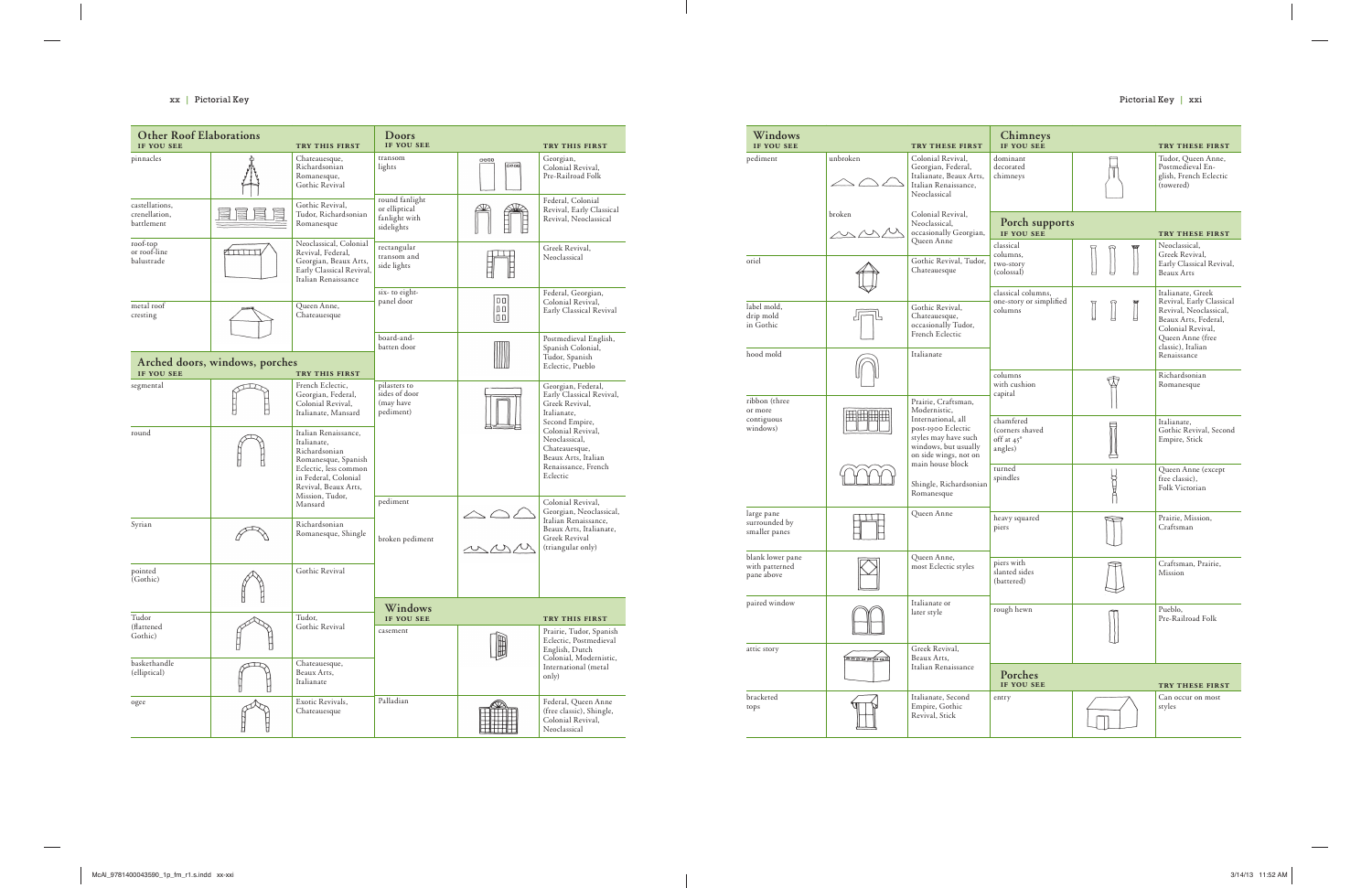#### xxii | Pictorial Key

# Pictorial Glossary

| Porches<br><b>IF YOU SEE</b>           | TRY THESE FIRST                                                                                                                                                                                 | three or more sides                           |           | Greek Revival,<br>French Colonial.<br>Folk Victorian                                                                            |
|----------------------------------------|-------------------------------------------------------------------------------------------------------------------------------------------------------------------------------------------------|-----------------------------------------------|-----------|---------------------------------------------------------------------------------------------------------------------------------|
| full-height<br>entry<br>(commonly with | Early Classical Revival,<br>Greek Revival,<br>Neoclassical, Folk                                                                                                                                |                                               |           |                                                                                                                                 |
| pediment)                              | Victorian (two-tier)                                                                                                                                                                            | Other decorative details<br><b>IF YOU SEE</b> |           | TRY THESE FIRST                                                                                                                 |
| full-facade                            | Greek Revival,<br>Neoclassical, Folk<br>Victorian (two-tier)                                                                                                                                    | quoins                                        | ra<br>Bar | Georgian, Federal,<br>Italianate, Colonial<br>Revival, French<br>Eclectic, Beaux Arts,<br>Italian Renaissance,<br>Second Empire |
| full-width.<br>one-story               | Prairie, Craftsman,<br>Colonial Revival, Folk                                                                                                                                                   |                                               |           |                                                                                                                                 |
|                                        | Victorian, Italianate,<br>Gothic Revival.<br>Dutch Colonial,<br>Italian Renaissance,<br>Queen Anne, Shingle,<br>Stick, French Colonial,<br>Second Empire,<br>Octagon, Greek<br>Revival, Mission | belt course                                   |           | Georgian, Federal,<br>Italianate, Colonial<br>Revival, French<br>Eclectic, Beaux Arts,<br>Italian Renaissance,<br>Second Empire |
| partial (often<br>inset in I.)         | Gothic Revival.<br>Italianate, Second<br>Empire, Stick, Queen<br>Anne, Richardsonian                                                                                                            | Garlands,<br>floral<br>ornament               |           | Beaux Arts, Federal,<br>Colonial Revival                                                                                        |
|                                        | Romanesque, Folk<br>Victorian, Monterey<br>(upper-story),<br>Craftsman                                                                                                                          | pilasters                                     |           | Georgian, Federal,<br>Italianate, Colonial<br>Revival, French<br>Eclectic, Beaux Arts,                                          |
| wrap                                   | Queen Anne,<br>occasionally in other<br>styles                                                                                                                                                  |                                               |           | Italian Renaissance,<br>Greek Revival.<br>Neoclassical                                                                          |



 $\overline{\phantom{a}}$